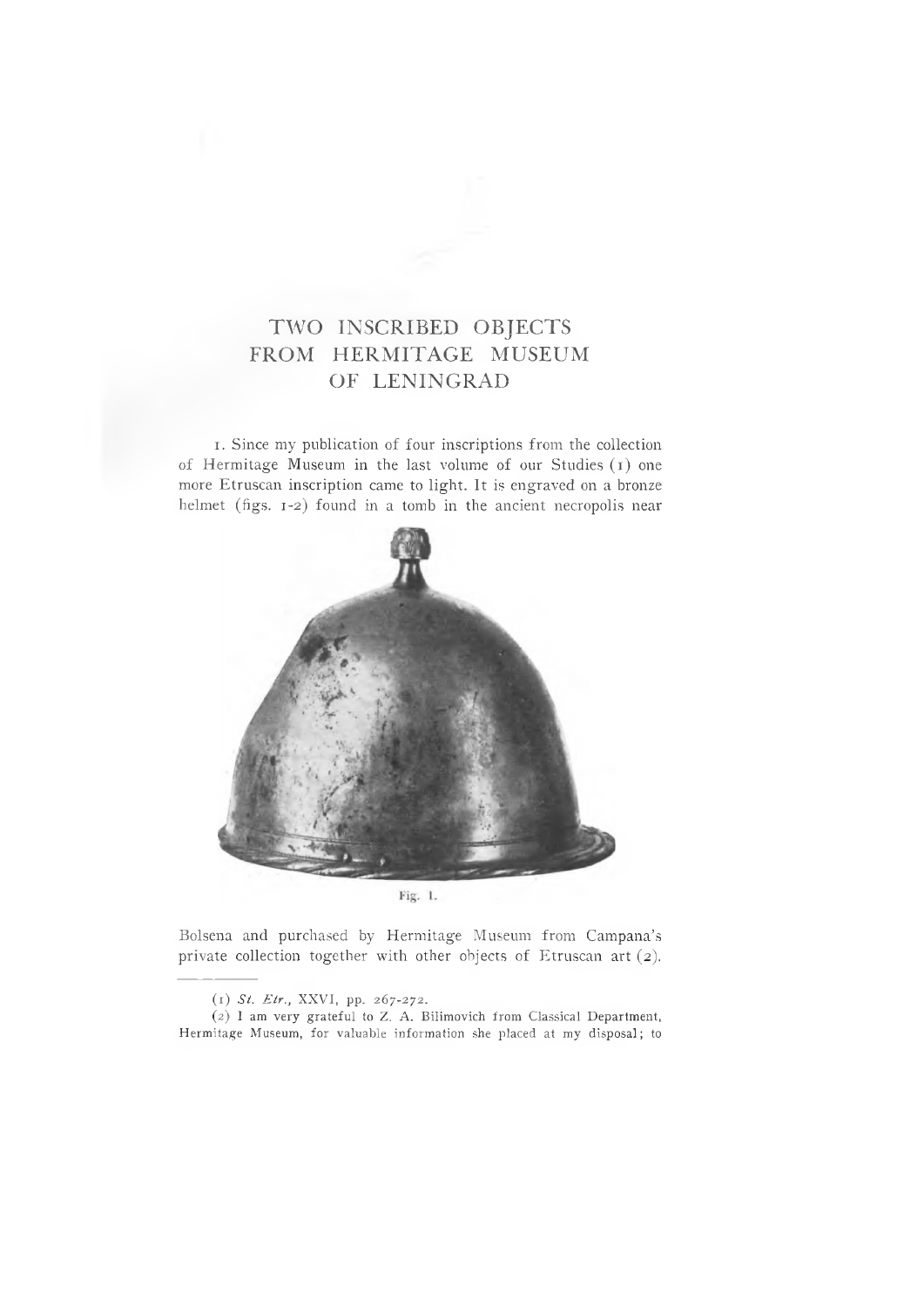Apart from brief mentioning in the Catalogue of Campana's collection (3), afterwards repeated by Stephani (4) (where it is erroneously said to be made of silver), neither the helmet nor its inscription are known to be published anywhere else.





On both sides of the helmet there are remnants of iron plates which were used for fastening the cheek-plates. Round the brim runs a braid-like ornament and besides that there was an additional piece of adornment near its upper projection, which in Campana's and Stephani's catalogues is called «the feet of hippocampus».

her good offices I also owe the photos of this helmet and of the cantharus described below.

<sup>(3)</sup> *Cataloghi del Museo Campana. Dei bronzi etruschi e romani,* p. 3, η. 5·

<sup>(4)</sup> L. St eph a n i, *Drevnije bronzy i terrakoty,* St. Peterburg, 1872 n. 364.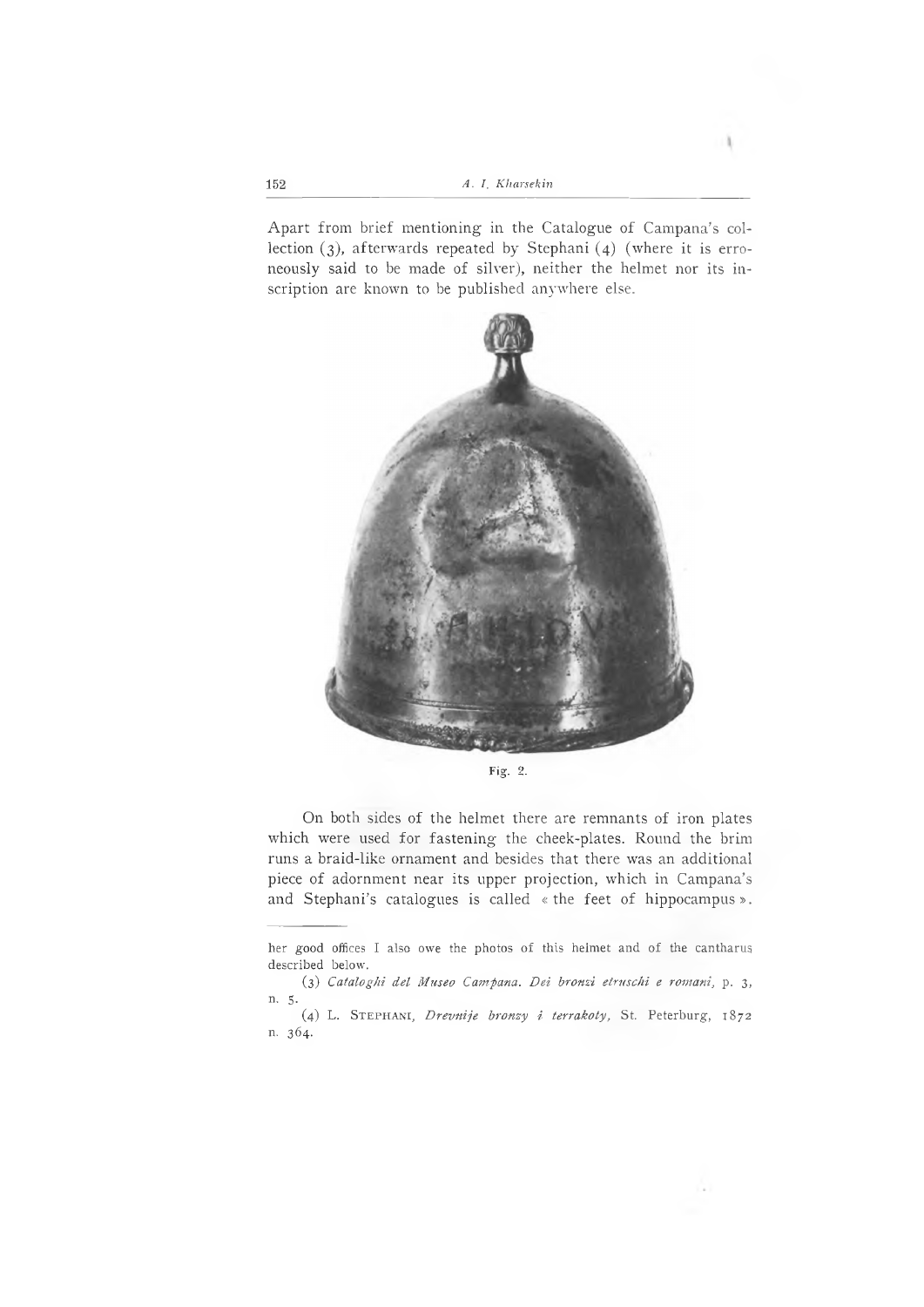There is no doubt that this adornment originally had nothing to do with our helmet and w.as attached to it much later. Recently it was removed  $(5)$ .

Similar helmets were spread in the fourth and third centuries B. C. in the territory of Bolsena as well as in some other districts (6).

The inscription consists of a single word scratched in the letters of late-etruscan alphabet (13-15 mm high) on the back part of the helmet. It reads :



## *supina*

The lexical meaning of this word is rather well known to call for extensive comment. Being one of numerous Etruscan adjective buildings in *-na* it is derived from the noun  $s/su\theta i$  « sepulchral chamber » and means « pertaining to the sepulchre » or the like. We find the same word recorded on various bronze objects coming from Bolsena region, which in this way were designated as belonging to the sepulchres and thus withdrawn from the profane use.

2. Cantharus B-1790 (fig. 3), black varnished clay, found in Cumae in 1853. On close examination of its inscription, which

<sup>(5)</sup> Due to the presence of. this adornment certain doubts were called forth as to the authenticity of the helmet. The suspicion was also provoked by crude vorkmanship of its inner surface and still more reinforced by the fact that a number of objects purchased from Campana's collection later on proved to have been forged.

Nevertheless I am inclined to believe that in the present case we have a genuine ancient specimen. My confidence proceeds first and foremost from the character of the inscription it bears. Had it really been a forgery, the forger should have possessed an unusually profound knowledge of Etruscan epigraphy. This opinion is also shared by prof. Szilagyi from Budapest who during his recent visit to Leningrad saw this helmet. He ascribes the singularity of its inside to mechanical cleaning from chlorous salts which it probably underwent before finding ist way to Hermitage Museum.

<sup>(6)</sup> G. M. A. RICHTER, Greek, Roman and Etruscan bronzes in the *British Museum,* London, 1915, nn. 1549-1552.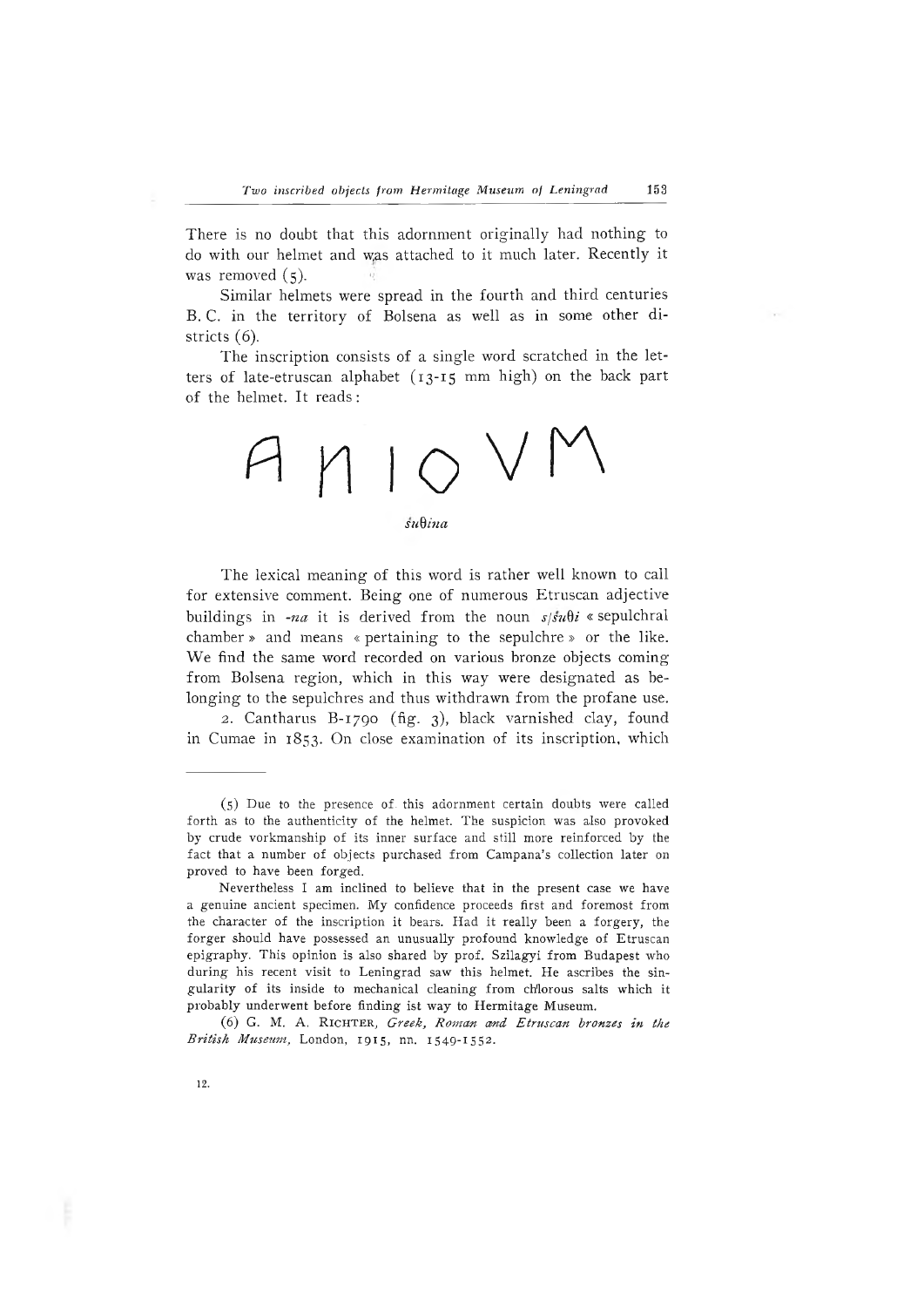was already published and discussed by a number of scholars  $(7)$ , some details attracted my attention which generally passed unnoticed. In view of this circumstance and the small number of preserved Campanian texts its new publication, in my opinion, may offer some interest.

The inscription is Oscan, painted with white clay round the



Fig. 3

body of the vessel. The letters (27-30 mm high) are reported to have been originally gilded, though my efforts to find any traces of gilt were futile. Now the inscription is much damaged; one can easily read only one half of it : *...ufiis*

 $(7)$  G. MINERVINI, in *Bullett. arch. nap.* nv. sr. I, 163 f. : W. CORSSEN, in Zeitschr. f. vergl. Spracht., XI, 324; A. FABRETTI, CII, n. 2762; L. STEPHANI, op. cit., n. 610; I. V. ZVETAIEFF, Sylloge inscriptionum Oscarum, Petropoli, 1878, n. 54; R. v. PLANTA, *Grammatik der oskisch-umbrischen Dialekte,* Strassburg, 1892-1897, n. i22; R. S. Conway , *The Italic Dialects,* Cambridge, 1897, n. 91; Fr. Weege , *Vasculorum Campanorum inscriptiones Italicae*, Bonnae, 1906, n. 62; E. VETTER, *Handbuch der italischen Dialekte*, Heidelberg, 1953, n. 113; G. BOTTIGLIONI, Manuale dei dialetti italici, Bologna, 1954, η. 57.